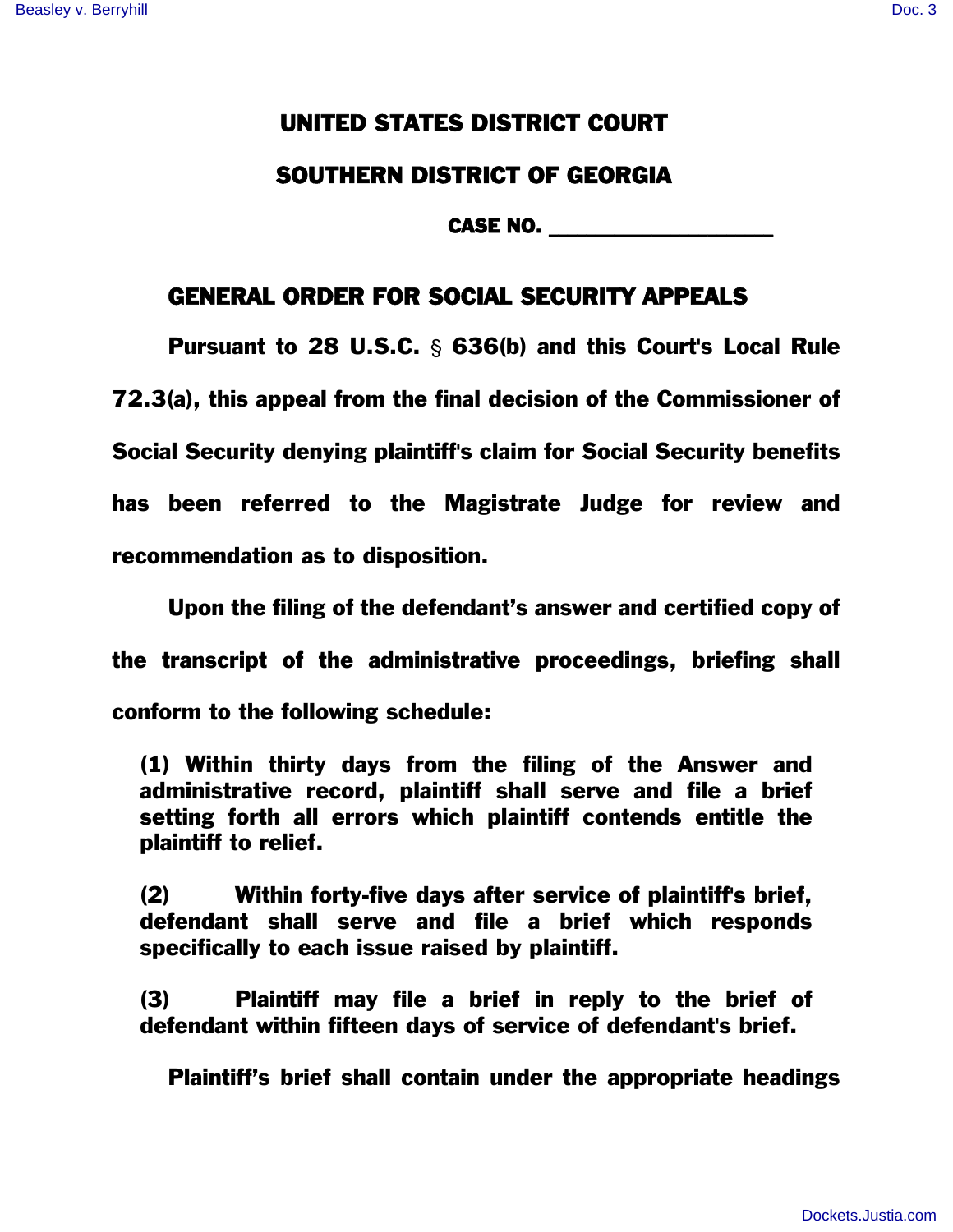and in the order here indicated:

(a) A statement of the issues presented for review, set forth in separate numbered paragraphs.

(b) A statement of the case. This statement should indicate briefly the course of the proceedings and its disposition at the administrative level and should set forth a general statement of the facts. This statement of facts shall include plaintiff's age, education, and work experience; a summary of physical and mental impairments alleged; a brief outline of the medical evidence; and a brief summary of other evidence of record. Each statement of fact shall be supported by reference to the page in the record where the evidence may be found.

(c) An argument. The argument shall be divided into sections separately treating each issue and must set forth the contentions of plaintiff with respect to the issues presented and reasons therefor. Each contention must be supported by specific reference to the portion of the record relied upon and by citations to statutes, regulations, and cases supporting plaintiff's position. CM/ECF citations are encouraged. Citations to unreported appellate or district court opinions must be accompanied by a copy of the opinion if the case is unavailable on Westlaw.

(d) A short conclusion stating the relief sought.

The issues before the Court are limited to the issues properly

raised in the briefs.

Defendant's brief shall conform to the requirements set forth

above for plaintiff's brief, except that a statement of the issues and

a statement of the case need not be made unless defendant is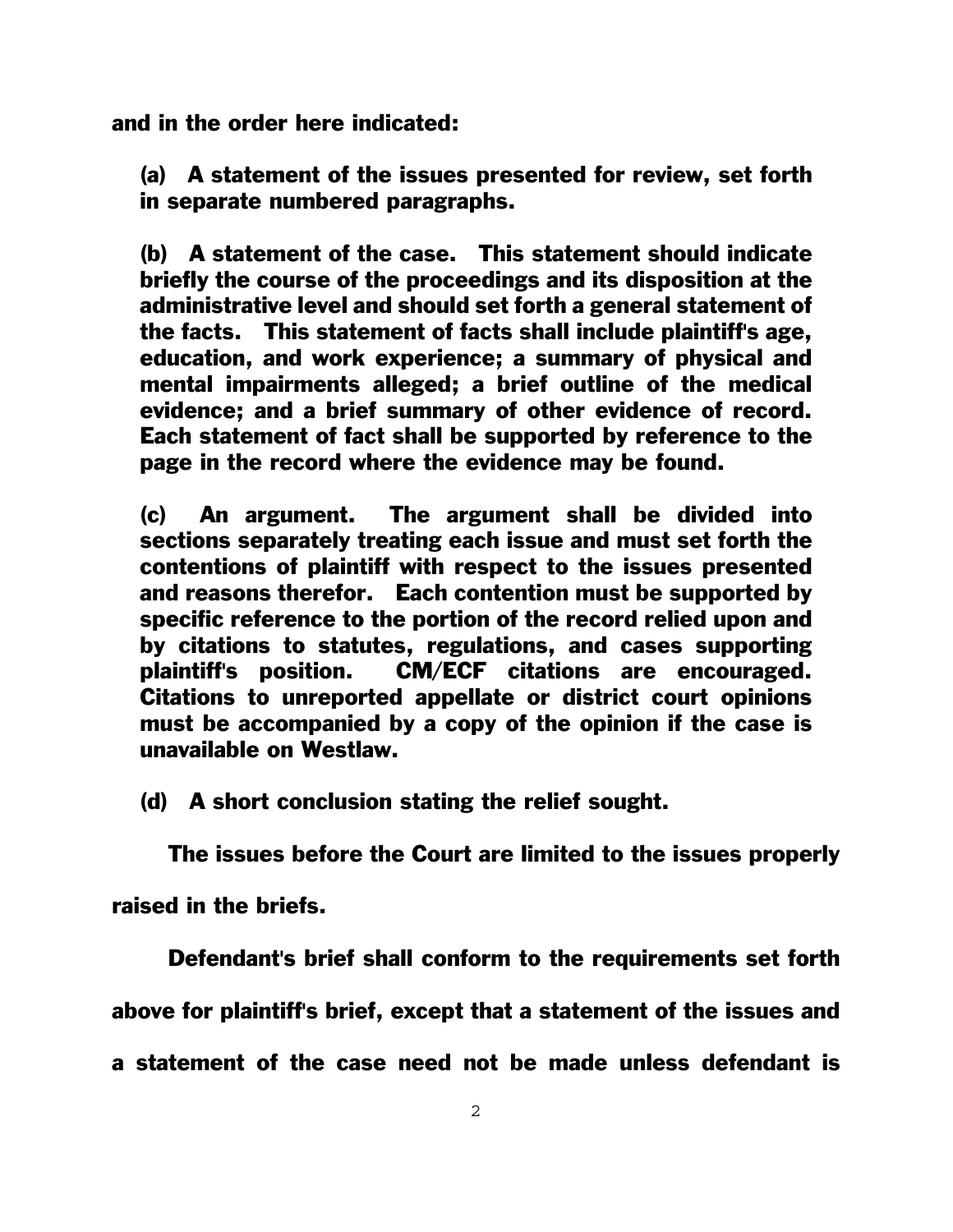dissatisfied with plaintiff's statement thereof.

Arguments in the briefs should be short and succinct, citing by page in the transcript the necessary evidentiary support. Inasmuch as this circuit has formulated a fair body of law in social security cases, citations to Eleventh and former Fifth Circuit decisions will be expected. Bonner v. City of Prichard, 661 F.2d 1206, 1209 (11th Cir. 1981). CITE CASES FROM OTHER CIRCUITS ONLY WHERE THERE IS NO ELEVENTH CIRCUIT AUTHORITY OR IF IN ACCORDANCE WITH THIS CIRCUIT'S PRECEDENTS. BRIEFS FAILING TO COMPLY WITH THIS DIRECTIVE WILL BE DEEMED NONRESPONSIVE AND MAY BE RETURNED BY THE COURT.

Requests for remand must strictly comply with the provisions of 42 U.S.C.  $\frac{6}{5}$  405(g). Remands should be designated as either "sentence four" or "sentence six" remands. Melkonyan v. Sullivan, 501 U.S. 89 (1991). Counsel are advised to read the discussion of remands set forth in Newsome v. Shalala, 8 F.3d 775 (11th Cir. 1993). Any requests for remand not clearly designated as proceeding under one or the other sentence will be deemed vague